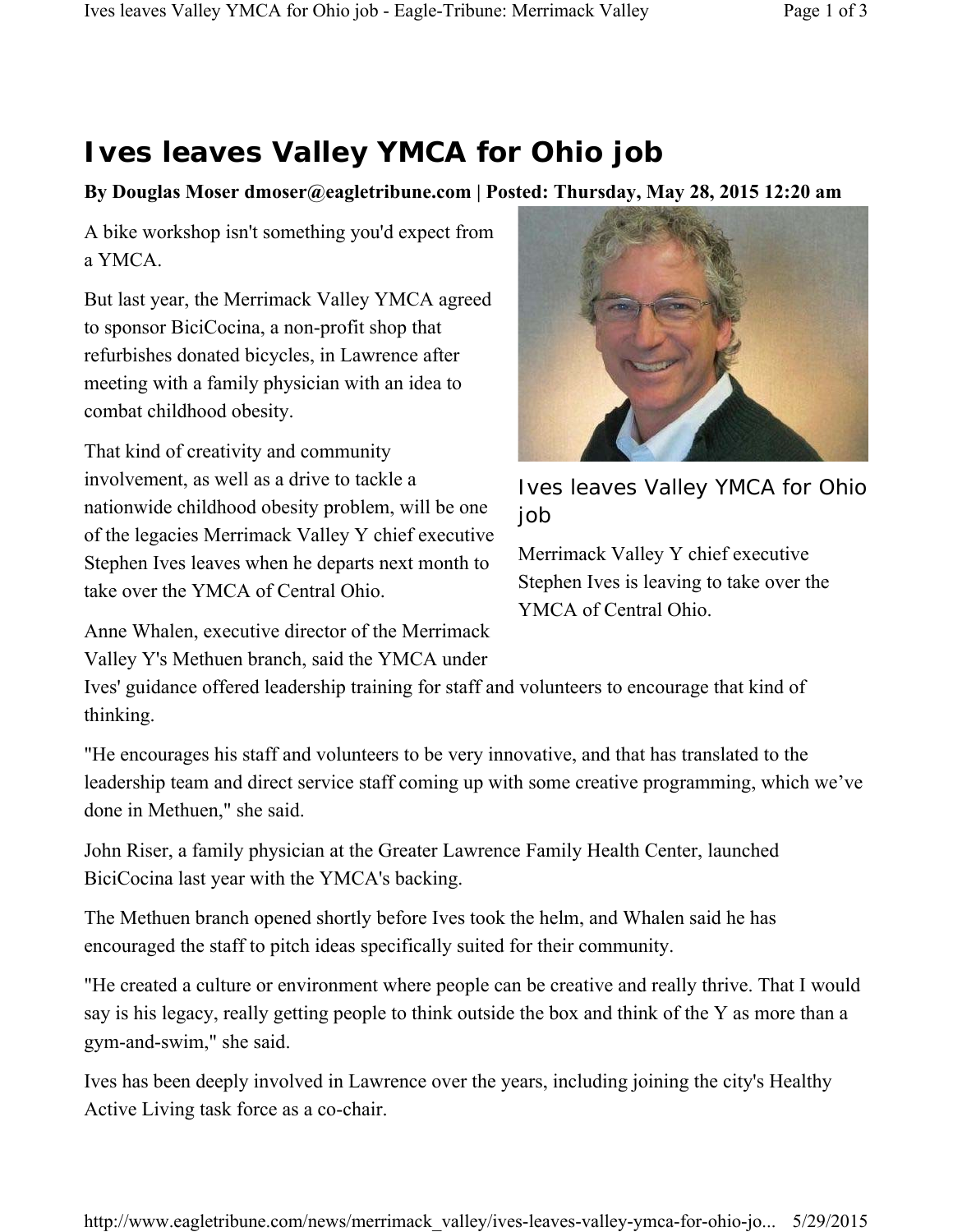"He was so involved in the community, it became part of his life," said Julian Villegas, executive director of the Lawrence branch. "It's hard to find CEOs who do that. He was really invested in all our communities."

Lawrence Mayor Daniel Rivera said Ives opened up the Y for the Police Department, giving them free memberships and a place to work out, and managed the annual Brickman Sprint Triathalon.

"It's a big loss for the city," Rivera said. "Steve brought a lot of leadership and helped make the Y a bigger part of the community."

The Y also launched an initiative with Merrimack College called Active Science, which combines exercise with exploratory learning activities to address both a national health priority of reducing child obesity and support academic development in areas such as science, technology, engineering and math. The national YMCA organization plans to expand that program into its nationwide network.

"He has really played an important role advocating physical activity in the city of Lawrence," Villegas said, noting that the obesity rate for children in Lawrence hovers in the mid-40 percent range.

And in Andover, Ives spearheaded the push and the fund raising for the nearly-completed \$21 million branch expansion and renovation project, a portion of which will open next month. The facility will house a senior center, which caught the attention of Andover resident Rosalyn Wood.

She said her late husband's family left money for the town of Andover, a part of which was to be invested in a senior center. The money wound up being split between a youth center that seniors could use in the morning located downtown, and a \$1 million donation to the Andover/North Andover YMCA, which is served by a Merrimack Valley Regional Transit Authority bus.

"He's done a wonderful job here, and that's exactly why they came to get him," Wood said.

Ives' last day will be June 21, the YMCA said. After that, he will take over the YMCA of Central Ohio, a \$45 million system with 13 branches, 2,000 staff and a service area of 2 million people based in Columbus.

He will oversee a number of social service initiatives including a shelter and transitional housing for 1,000 people, as well as their effort in developing the YMCA of Central Ohio as a partner in the Active Science initiative.

"Serving as the CEO of the Merrimack Valley YMCA has been an extraordinary personal and professional experience. I have deep connections here and a passion for the communities we serve," Ives said in a statement released Wednesday.